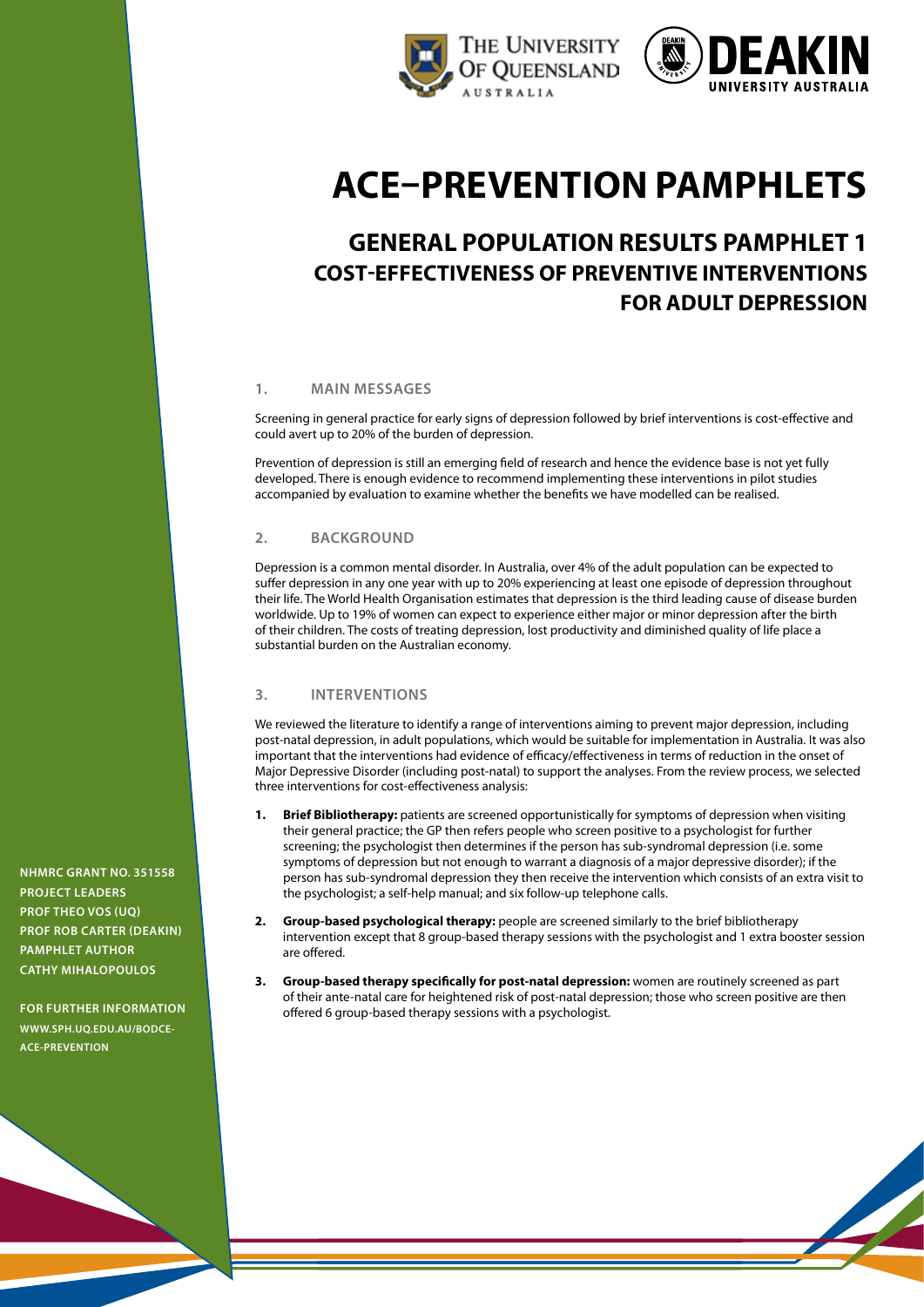### **4. Choice of comparator**

The comparator to the interventions is current practice. The exclusion criteria to all the interventions include currently receiving mentalhealth care, so the interventions are modelled as "add-ons" to the current mix- of health care services (that is, a "do nothing" comparison)

# **5. intervention cost-effectiveness**

The interventions designed to prevent depression predominately fall in the north-east corner ('health gain at a cost') of the costeffectiveness plane (Figure 1). They all have a relatively high probability of being cost-effective when uncertainty simulations are taken into account.

Figure 1: Cost-effectiveness of three psychological interventions designed to prevent depression on a cost-effectiveness plane with \$50,000 per DALY threshold line



Lifetime DALYs averted (thousands)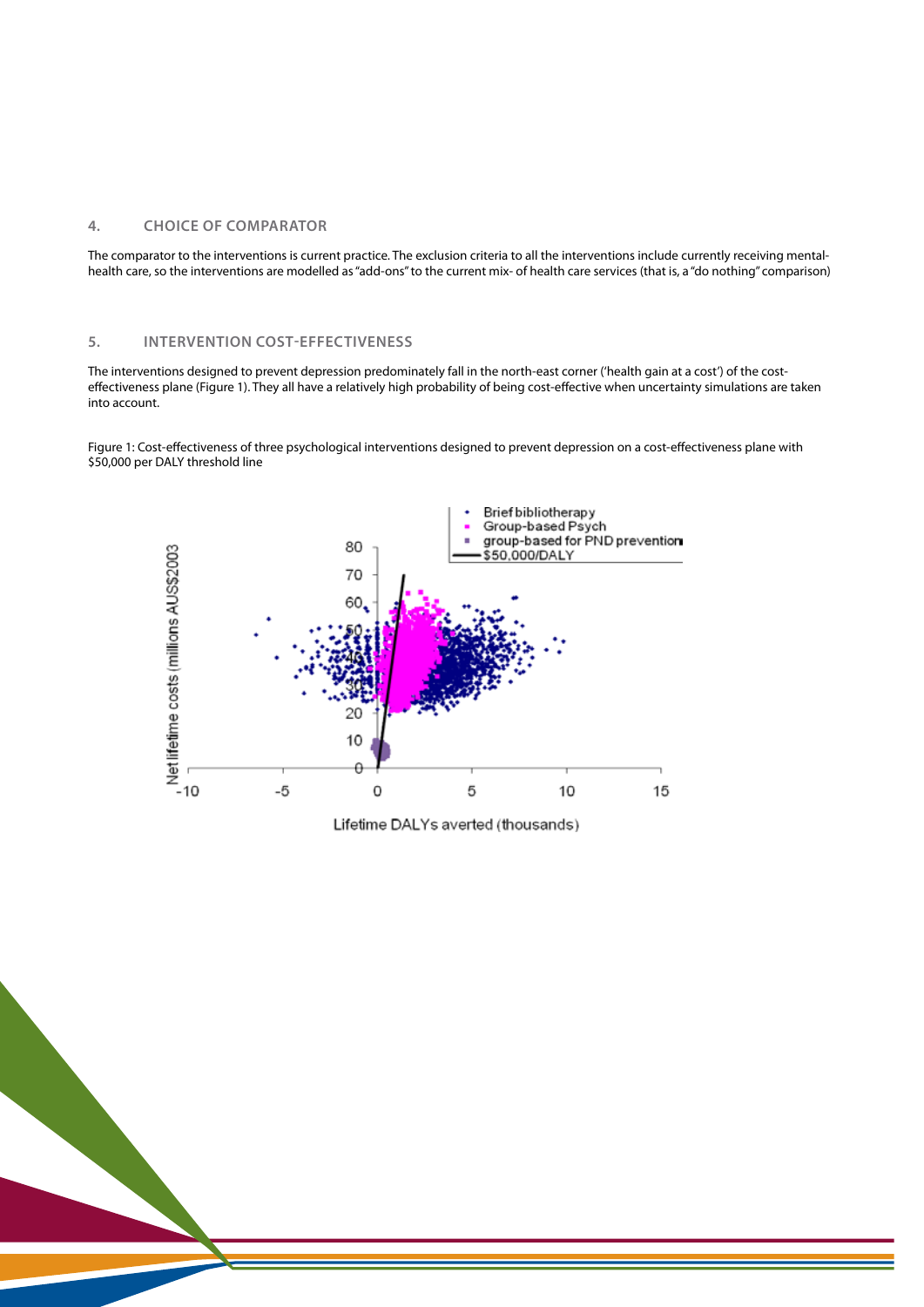Table 1: Cost-effectiveness ratios and probability of being cost-effective for the three prevention of depression interventions.

| Intervention                                      | Cost per DALY (95% uncertainty<br>range $)^*$ | Probability of being<br>under \$50,000/DALY |
|---------------------------------------------------|-----------------------------------------------|---------------------------------------------|
| Brief bibliotherapy                               | \$8,600                                       | 82%                                         |
| Group-based psychological<br>therapy              | \$20,000                                      | 96%                                         |
| Group-based therapy for post-<br>natal depression | \$15,000                                      | 76-87%**                                    |

\*No uncertainty interval is presented as the simulation results include negative ICERS which cannot be meaningfully interpreted within an interval range. The point estimate median values are based on the full 2000 uncertainty iterations

\*\*Note that two methods were used to estimate health improvement for post-natal depression. The second method was more conservative than the first (though<br>the first method is more comparable to the other depression evaluat regarding these methods.

Finally, if these interventions were delivered to all people who are eligible to receive them up to 20% of the burden of depression could be averted.

### **6. conclusions**

Interventions designed to screen people who are at heightened risk of developing depression (including post-natal depression) are recommended for implementation within Australia. The current analyses do not include all potential benefits of such interventions, such as detecting untreated cases of a full-blown depressive disorder, or impact on other mental disorders such as anxiety, so may be considered a conservative estimate of cost-effectiveness.

Strength of evidence is the most important of the second-stage filter criteria in evaluating these interventions. The evidence on bibliotherapy is based on a single small trial which requires replication in an alternative setting. The evidence on the group-based psychological intervention is based on a large published meta-analysis of psychological interventions designed to prevent depression which included interventions in children as well as adults across different settings. The intervention designed to prevent post-natal depression was based on a meta-analysis which only included studies designed to prevent post-natal depression and the results trended towards significance (that is just failed to reach statistical significance). Therefore we recommend further evaluation of such interventions within the Australian context.

There are also substantial work-force issues, since these interventions are ideally delivered by psychologists who are already stretched within the current health care system.

For more information on this topic area, please visit website **www.sph.uq.edu.au/bodce-ace-prevention**